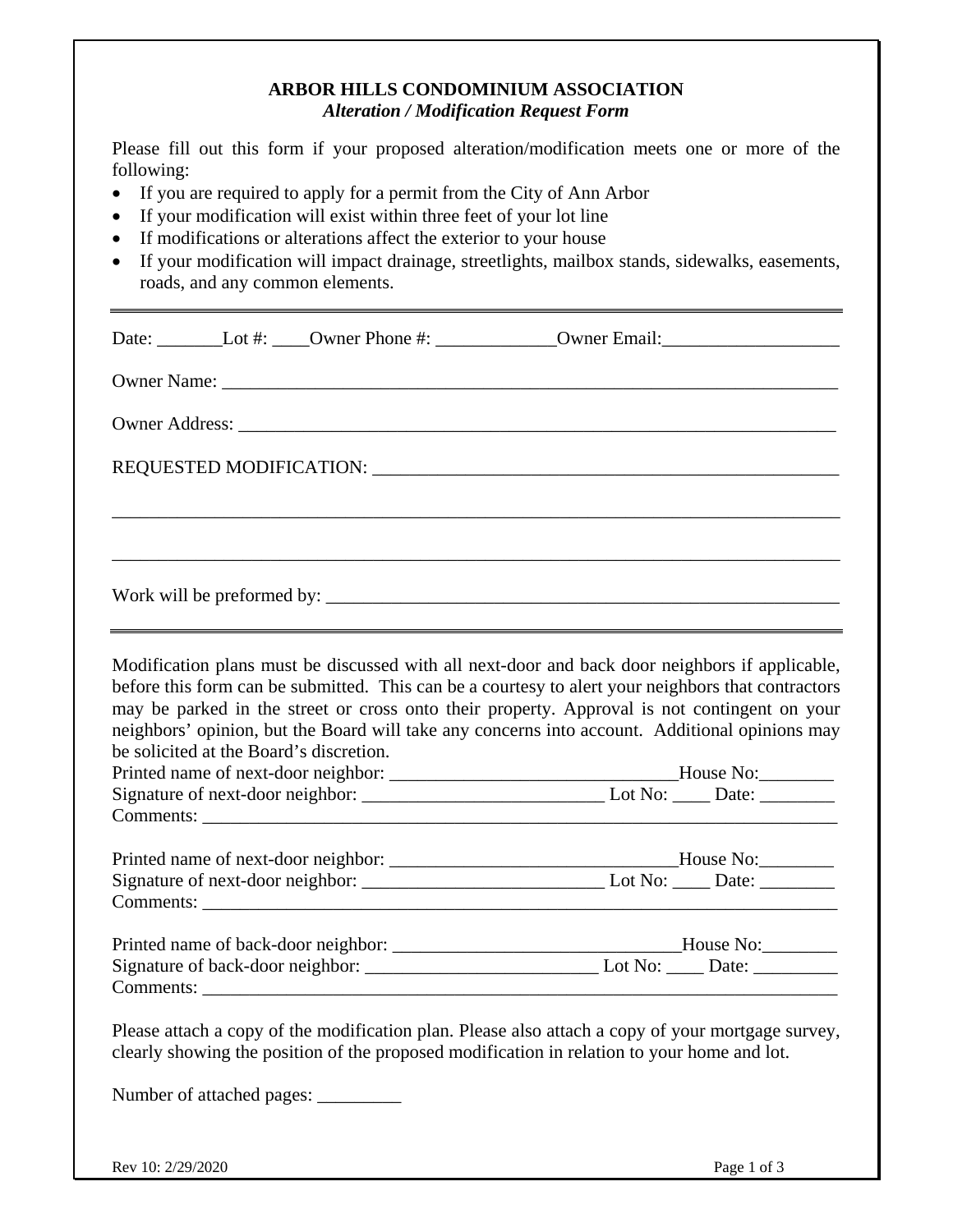#### **ARBOR HILLS CONDOMINIUM ASSOCIATION**  *Alteration / Modification Request Form*

#### **Please read the following Rules & Regulations closely before signing below:**

- 1. No modification may occur outside your property line. Fences may not lean or extend over one's property line. Decks must end at least three feet from one's property line.
- 2. You must present an approved copy of this form to obtain your city building permit for a deck or fence.
- 3. Construction safety is the homeowner's responsibility. All applicable codes and regulations must be followed. Any necessary permits will be obtained at the homeowner's expense prior to start of construction.
- 4. All maintenance to this alteration/variance/modification will be performed at the homeowner's expense.
- 5. Any maintenance costs incurred by the Association or by a legal regulatory agency as a result of this work being performed will be the responsibility of the homeowner.
- 6. This alteration/variance/modification is subject to all the requirements of the By-laws, occupancy agreements, and any other applicable regulations at the Board's discretion.
- 7. I have read the Association By-laws and am aware of my property easements and restrictions.
- 8. I understand that it is my responsibility to advise future occupants and/or homeowners of this modification and of their above responsibilities.
- 9. All of the above information is truthful and accurate.

Signature of Homeowner: \_\_\_\_\_\_\_\_\_\_\_\_\_\_\_\_\_\_\_\_\_\_\_\_\_\_\_\_\_\_\_\_\_\_ Date: \_\_\_\_\_\_\_\_\_\_\_\_\_\_\_\_

No work shall commence until written approval is received and all work must be completed within one year of approval. Completed Form must be mailed, faxed, or emailed to:

#### **Casa Bella Management, Inc.**  850 N. Crooks Road Ste 100 Clawson, MI 48017 248-655-1500 Office, ext 1010 248-655-3900 Fax alex@casabellamanagement.com

| $\Box$ Not Approved |  |  | Reason: |             |
|---------------------|--|--|---------|-------------|
| Rev 10: 2/29/2020   |  |  |         | Page 2 of 3 |